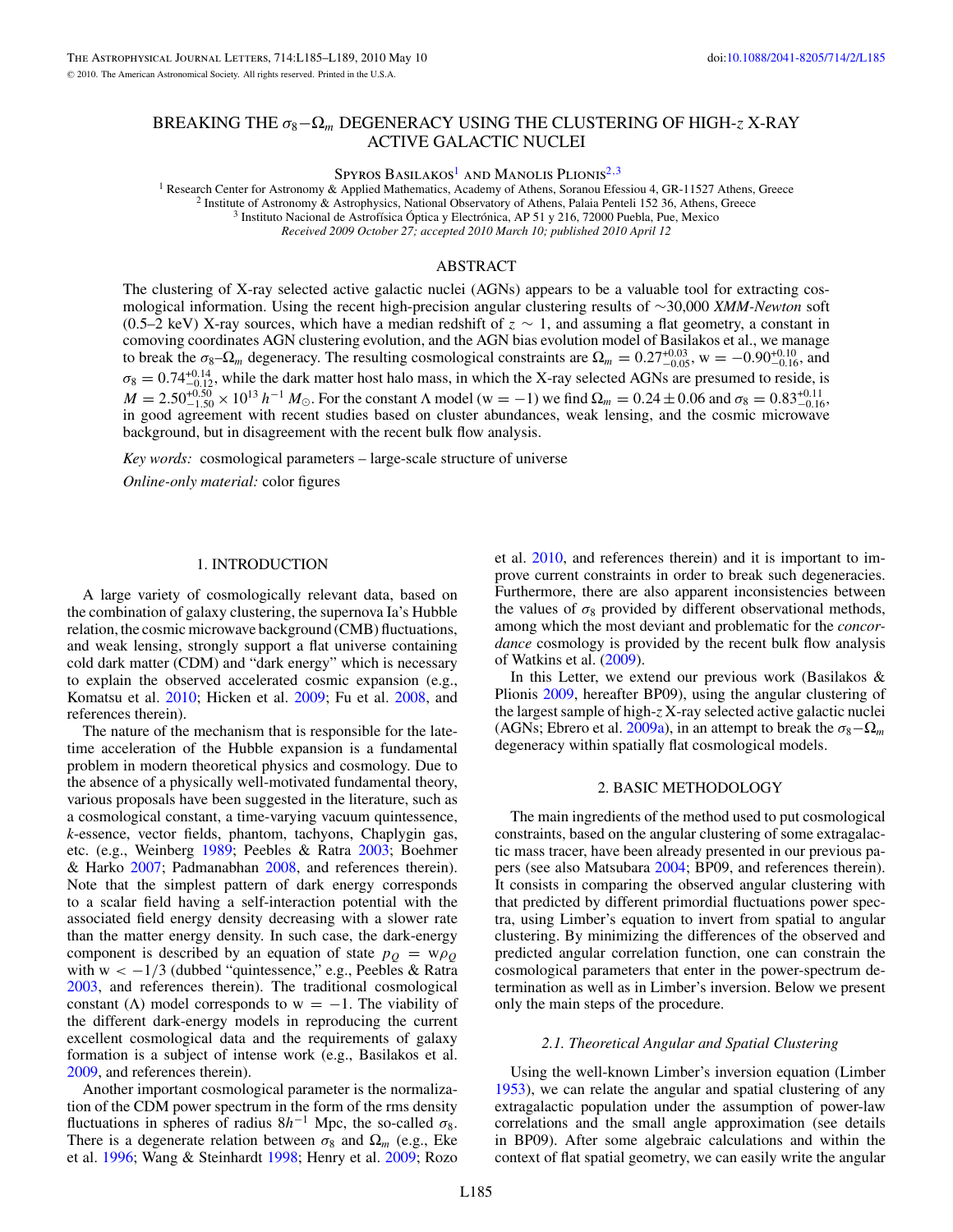correlation function as

$$
w(\theta) = 2\frac{H_0}{c} \int_0^\infty \left(\frac{1}{N}\frac{dN}{dz}\right)^2 E(z)dz \int_0^\infty \xi(r,z)du,\qquad(1)
$$

where  $dN/dz$  is the source redshift distribution, estimated by integrating the appropriate source luminosity function (in our case that of Ebrero et al. [2009b\)](#page-3-0), folding in also the area curve of the survey. We also have

$$
E(z) = [\Omega_m(1+z)^3 + (1-\Omega_m)(1+z)^{3(1+w)}]^{1/2},
$$
 (2)

with w the dark-energy equation of state parameter given by  $p<sub>O</sub> = w\rho<sub>O</sub>$  with  $w < -1/3$ . The source spatial correlation function is

$$
\xi(r, z) = (1 + z)^{-(3 + \epsilon)} b^2(z) \xi_{\text{DM}}(r),
$$
 (3)

where  $b(z)$  is the evolution of the linear bias factor,  $\epsilon$  is a parameter related to the model of AGN clustering evolution (e.g., de Zotti et al.  $1990$ ),<sup>4</sup> and  $\xi_{DM}(r)$  is the corresponding correlation function of the underlying dark matter distribution, given by the Fourier transform of the spatial power spectrum *P*(*k*) of the matter fluctuations, linearly extrapolated to the present epoch:

$$
\xi_{\rm DM}(r) = \frac{1}{2\pi^2} \int_0^\infty k^2 P(k) \frac{\sin(kr)}{kr} dk.
$$
 (4)

We use the nominal functional form of the CDM power spectrum,  $P(k) = P_0 k^n T^2(k)$ , with  $T(k)$  the CDM transfer function (Bardeen et al. [1986;](#page-3-0) Sugiyama [1995\)](#page-4-0) and  $n \simeq$ 0*.*96, following the *Wilkinson Microwave Anisotropy Probe* (*WMAP*) results (Komatsu et al. [2010\)](#page-4-0) and a baryonic density of  $\Omega_b h^2 = 0.022(\pm 0.002)$ . The normalization of the power spectrum,  $P_0$ , can be parameterized by the rms mass fluctuations on  $R_8 = 8 h^{-1}$  Mpc scales ( $\sigma_8$ ), according to

$$
P_0 = 2\pi^2 \sigma_8^2 \left[ \int_0^\infty T^2(k) k^{n+2} W^2(k R_8) dk \right]^{-1}, \tag{5}
$$

where  $W(kR_8) = 3(\sin kR_8 - kR_8 \cos kR_8)/(kR_8)^3$ . Regarding the Hubble constant, we use either  $H_0 \simeq 71$  km s<sup>-1</sup> Mpc<sup>−1</sup> (Freedman et al. [2001;](#page-3-0) Komatsu et al. [2010\)](#page-4-0) or *H*<sub>0</sub>  $\simeq$  74 km s<sup>-1</sup> Mpc<sup> $-1$ </sup> (Riess et al. [2009\)](#page-4-0). Note that in the current analysis we also utilize the nonlinear corrections introduced by Peacock & Dodds [\(1994\)](#page-4-0).

#### *2.2. X-ray AGN Bias Evolution*

The notion of the bias between mass tracers and underlying dark matter (DM) mass is an essential ingredient for CDM models in order to reproduce the observed extragalactic source distribution (e.g., Kaiser [1984;](#page-4-0) Davis et al. [1985;](#page-3-0) Bardeen et al. [1986\)](#page-3-0). Although a large number of models have been proposed in the literature to model the evolution of the bias factor, in the current analysis we use our own approach, which was described initially in Basilakos & Plionis [\(2001,](#page-3-0) [2003\)](#page-3-0) and extended in Basilakos et al. [\(2008,](#page-3-0) hereafter BPR08).

For the benefit of the reader, we remind that our bias model is based on linear perturbation theory and the Friedmann–Lemaitre solutions of the cosmological field equations, while it also allows

for interactions and merging of the mass tracers. Under the usual assumption that each X-ray AGN is hosted by a dark matter halo of the same mass, we can present analytically its bias evolution behavior. A more realistic view, however, of the AGN host halo having a spread of masses around a given value, with a given distribution that does not change significantly with redshift, should not alter the predictions of our bias evolution model.

For the case of a spatially flat cosmological model, our bias evolution model predicts

$$
b(M, z) = C_1(M)E(z) + C_2(M)E(z)I(z) + y(z) + 1,
$$
 (6)

where

$$
y(z) = E(z) \left[ \int_0^z \frac{\mathcal{K}(x)I(x)dx}{(1+x)^3} - I(z) \int_0^z \frac{\mathcal{K}(x)dx}{(1+x)^3} \right], \quad (7)
$$

with  $\mathcal{K}(z) = f(z)E^2(z), I(z) = \int_z^{\infty} (1+x)^3 dx/E^3(x),$ 

$$
f(z) = A(m - 2)(1 + z)^m E(z) / D(z),
$$
 (8)

$$
C_{1,2}(M) \simeq \alpha_{1,2}(M/10^{13} \, h^{-1} \, M_{\odot})^{\beta_{1,2}}.\tag{9}
$$

The various constants are given in BPR08.<sup>5</sup> Note that  $D(z)$  is the linear growth factor (scaled to unity at the present time), useful expressions of which can be found for the dark-energy models in Silveira & Waga [\(1994\)](#page-4-0) and Basilakos [\(2003\)](#page-3-0).

In order to provide an insight on the success or failure of our bias evolution model, we compare in Figure [1](#page-2-0) the measured bias values of optical and X-ray selected AGNs with our  $b(z)$  model. The bias of optical quasars by Croom et al. [\(2005\)](#page-3-0), Myers et al. [\(2007\)](#page-4-0), Shen et al. [\(2007\)](#page-4-0), and Ross et al. [\(2009\)](#page-4-0) based on the Two-Degree Field (2dF) QSOs (open circles), Sloan Digital Sky Survey Data Release 4 (SDSS DR4; crosses), SDSS DR5 (solid points), and the SDSS quasar uniform sample (inset panel), are well approximated by our  $b(z)$  model for a DM halo of  $10^{13} h^{-1} M_{\odot}$  (solid red line) in agreement with previous studies (Porciani et al. [2004;](#page-4-0) Croom et al. [2005;](#page-3-0) Negrello et al. [2006;](#page-4-0) Hopkins et al. [2007\)](#page-4-0). However, what is worth stressing is that our model is (to our knowledge) the only one that can simultaneously fit the lower redshift  $(z < 2.5)$  optical AGN bias with the higher  $(z > 3)$  results of Shen et al.  $(2007)$  for the same halo mass of 10<sup>−13</sup> *h*<sup>−1</sup> *M*<sub>☉</sub>. The solid (blue) squares represent the bias of the soft X-ray selected AGNs, based on a variety of X-ray surveys (e.g., Basilakos et al. [2005;](#page-3-0) Puccetti et al. [2006;](#page-4-0) Gilli et al. [2009;](#page-4-0) Ebrero et al.  $2009a$ ). The model  $b(z)$  curve (dashed line) that fits these results correspond to halo masses  $M = 2.5 \times 10^{13} h^{-1} M_{\odot}$ , strongly indicating that X-ray and optically selected AGN do not inhabit the same DM halos.

### 3. COSMOLOGICAL PARAMETER ESTIMATION

We use the most recent measurement of the angular correlation function of X-ray selected AGNs (Ebrero et al. [2009a\)](#page-3-0). This measurement is based on a sample (hereafter 2XMM) constructed from 1063 *XMM-Newton* observations at high galactic latitudes and includes ∼30*,*000 soft (0.5–2 keV) point sources within an effective area of ∼125.5 deg<sup>2</sup> and an effective flux limit of  $f_x \geq 1.4 \times 10^{-15}$  erg cm<sup>-2</sup> s<sup>-1</sup> (for more details, see

<sup>&</sup>lt;sup>4</sup> Following Kúndic ([1997\)](#page-4-0) and Basilakos & Plionis [\(2005,](#page-3-0) [2006\)](#page-3-0), we use the constant in the comoving coordinates clustering model, i.e.,  $\epsilon = -1.2$ .

<sup>5</sup> For the benefit of the reader, we present the values of the constants for a few selected cases:  $α_1 = 3.29$ ,  $β_1 = 0.34$  and  $α_2 = -0.36$ ,  $β_2 = 0.32$ , while in Equation (8) we have  $A = 5 \times 10^{-3}$  and  $m = 2.62$  for

 $1 \times 10^{13} \leq M/h^{-1} M_{\odot} \leq 3 \times 10^{13}$ , and  $A = 6 \times 10^{-3}$  and  $m = 2.54$  for the case of  $1 \times 10^{13} < M/h^{-1} M_{\odot} \leq 6 \times 10^{13}$ .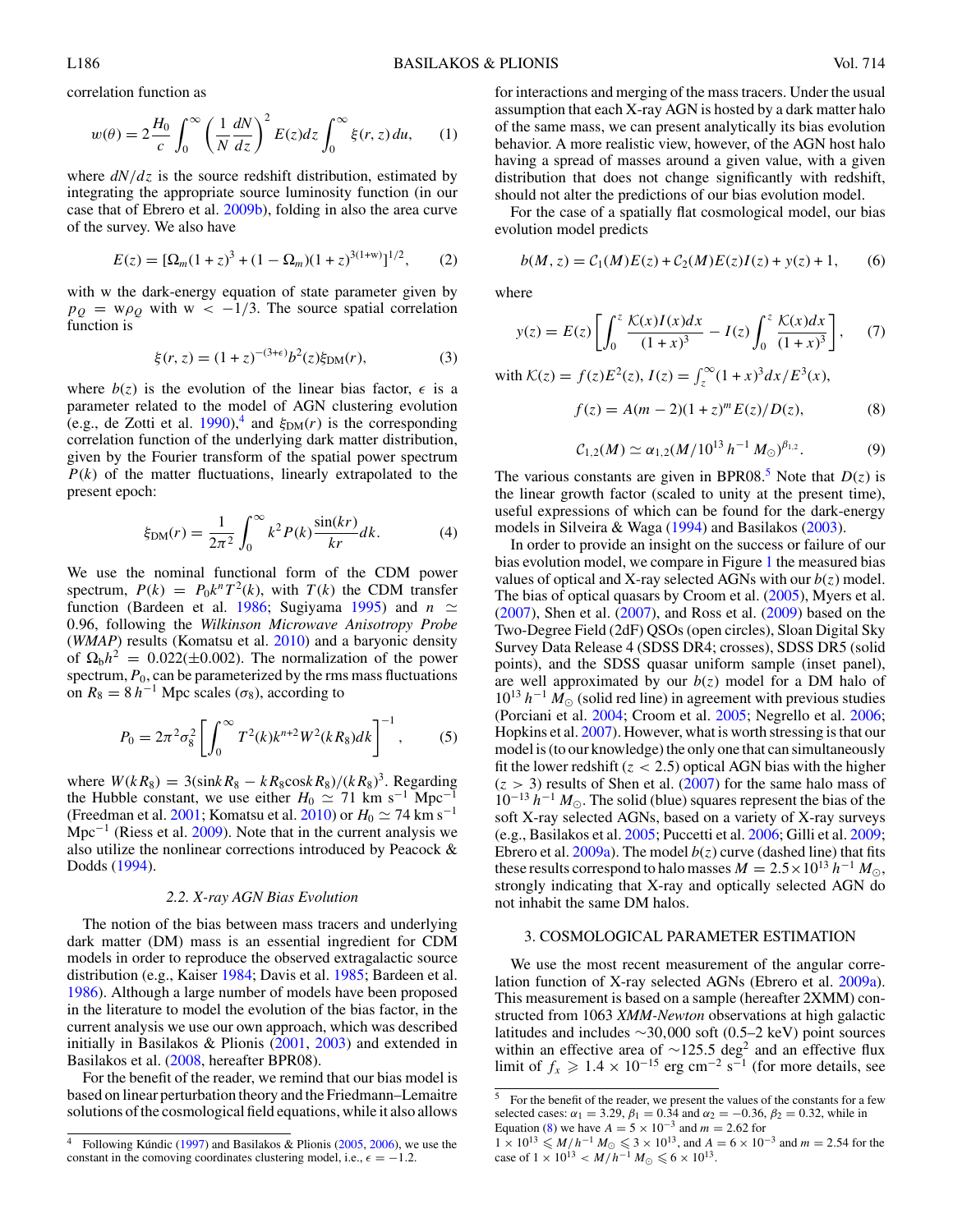<span id="page-2-0"></span>

**Figure 1.** Observed evolution of AGN bias (different points) compared with the BPR08 model predictions (curves). Optically selected SDSS and 2dF quasars are represented by empty dots and crosses, respectively, while X-ray selected AGNs by filled (blue) squares. In the inset, we plot the most recent optical QSO bias values based on the SDSS quasar uniform sample (Ross et al. [2009\)](#page-4-0). The curves represent the expectations of the BPR08 model, with the solid (red) lines corresponding to a DM halo mass of  $M = 10^{13} h^{-1} M_{\odot}$  and the dashed line to  $M = 2.5 \times 10^{13} h^{-1} M_{\odot}.$ 

(A color version of this figure is available in the online journal.)

Mateos et al. [2008\)](#page-4-0). Note that the redshift selection function of the X-ray sources, obtained by using the soft-band luminosity function of Ebrero et al.  $(2009b)$  that takes into account the realistic luminosity-dependent density evolution of the X-ray sources, predicts a characteristic depth of  $z \sim 1$ .

In BP09, using the 2XMM clustering, we already provided stringent cosmological constraints in the  $\Omega_m$  –w plane, using as a prior a flat cosmology and the *WMAP* power-spectrum normalization value (Komatsu et al. [2010\)](#page-4-0). In the current analysis, we relax the latter prior and allow  $\sigma_8$  to be a free parameter to be fitted by the data. Therefore, the corresponding free-parameter vector that enters the standard  $\chi^2$  likelihood procedure, which compares the observed and predicted clustering, is  $\mathbf{p} \equiv (\Omega_m, w, \sigma_8, M)$ , with *M* the AGN host dark matter halo mass, which enters in our BPR08 biasing evolution scheme.

The likelihood estimator,<sup>6</sup> is defined as  $\mathcal{L}_{AGN}(\mathbf{p}) \propto$  $\exp[-\chi^2_{AGN}(\mathbf{p})/2]$ , with

$$
\chi_{\text{AGN}}^2(\mathbf{p}) = \sum_{i=1}^n \left[ w_{\text{th}}(\theta_i, \mathbf{p}) - w_{\text{obs}}(\theta_i) \right]^2 / \left( \sigma_i^2 + \sigma_{\theta_i}^2 \right), \quad (10)
$$

where *n* and  $\sigma_i$  are the number of logarithmic bins ( $n = 13$ ) and the uncertainty of the observed angular correlation function, respectively, while  $\sigma_{\theta_i}$  corresponds to the width of the angular separation bins.

We sample the various parameters in a grid as follows: the matter density  $\Omega_m \in [0.01, 1]$  in steps of 0.01; the equation of state parameter  $w \in [-1.6, -0.34]$  in steps of 0.01; the rms matter fluctuations  $\sigma_8 \in [0.4, 1.4]$  in steps of 0.01; and the parent dark matter halo  $M/10^{13} h^{-1} M_{\odot} \in [0.1, 4]$  in steps of 0.1. Note that we have allowed the parameter w to take values  $below -1.$ 

Our main results are listed in Table 1, where we quote the best-fit parameters with the corresponding 1*σ* uncertainties, for two different values of the Hubble constant. Small variations

**Table 1** The Best-fit Cosmological Parameters from the Likelihood Analysis

| $H_0$ (km s <sup>-1</sup> Mpc <sup>-1</sup> ) | $\Omega_m$             | w                                              | $\sigma$ <sub>8</sub>  | $M (10^{13} h^{-1} M_{\odot})$ |
|-----------------------------------------------|------------------------|------------------------------------------------|------------------------|--------------------------------|
| 71                                            | $0.27^{+0.03}_{-0.05}$ | $-0.90_{-0.16}^{+0.10}$ $0.74_{-0.12}^{+0.14}$ |                        | $2.50^{+0.50}_{-1.50}$         |
| 74                                            | $0.26_{-0.05}^{+0.04}$ | $-0.92_{-0.14}^{+0.08}$ $0.72_{-0.14}^{+0.16}$ |                        | $2.50_{-1.50}^{+0.50}$         |
| 71                                            | $0.24 \pm 0.06$        | $-1$                                           | $0.83^{+0.11}_{-0.16}$ | 2.50                           |

**Note.** Errors of the fitted parameters represent 1*σ* uncertainties.

around  $\sim$ 71 km s<sup>-1</sup> Mpc<sup>-1</sup> (which is the value used in the rest of the Letter) appear to provide statistically indistinguishable results. The likelihood function of the soft X-ray sources peaks at  $\Omega_m = 0.27^{+0.03}_{-0.05}$ , w =  $-0.90^{+0.11}_{-0.19}$ ,  $\sigma_8 = 0.74^{+0.14}_{-0.12}$ , and  $M = 2.5^{+0.5}_{-1.5} \times 10^{13} h^{-1} M_{\odot}$ , with a reduced  $\chi^2$  of ~4. Such a large  $\chi^2$ /(degrees of freedom) value is caused by the measured small  $w(\theta)$  uncertainties in combination with the observed  $w(\theta)$ sinusoidal modulation (see BP09). Had we used a  $2\sigma w(\theta)$ uncertainty in Equation  $(10)$  we would have obtained roughly the same constraints and a reduced  $\chi^2$  of ~1. The apparent sinusoidal  $w(\theta)$  modulation is a subject of further investigation.

In Figure [2,](#page-3-0) we present the  $1\sigma$ ,  $2\sigma$ , and  $3\sigma$  confidence levels (corresponding to where −2lnL*/*Lmax equals 2.30, 6.16, and 11.83) in the  $(\Omega_m, w)$ ,  $(\Omega_m, \sigma_8)$ ,  $(\sigma_8, w)$ , and  $(\sigma_8, M)$ planes, by marginalizing the first one over *M* and  $\sigma_8$ , the second one over *M* and w, the third one over *M* and  $\Omega_m$ , and the last one over  $\Omega_m$  and w. We also present, with dashed lines, our previous solution of Basilakos & Plionis [\(2006\)](#page-3-0), which was derived by using the shallower (effective flux limit of  $f_x \ge 2.7 \times 10^{-14}$  erg cm<sup>-2</sup> s<sup>-1</sup>) and significantly smaller (∼2*.*3 deg2) *XMM-Newton*/2dF survey (Basilakos et al. [2005\)](#page-3-0). Comparing our current results with our previous analysis, it becomes evident that with the current high-precision X-ray AGN correlation function of Ebrero et al. [\(2009a\)](#page-3-0) we have achieved the breaking of the  $\sigma_8-\Omega_m$  degeneracy and substantially improved the constraints on  $\Omega_m$ , w, and  $\sigma_8$ . However, there are still degeneracies, the most important of which is in the w– $\sigma_8$  plane.

It should be mentioned that some recent works, based on the large-scale bulk flows, strongly challenge the *concordance*  $\Lambda$ CDM cosmology by implying a very large  $\sigma_8$  value. Indeed, Watkins et al. [\(2009\)](#page-4-0), using a variety of tracers to measure the bulk flow on scales of <sup>∼</sup><sup>100</sup> *<sup>h</sup>*−<sup>1</sup> Mpc, found a value of  $\sim$ 400 km s<sup>-1</sup> that implies a  $\sigma_8$  normalization which is a factor of ∼2 larger than what is expected in the *concordance* cosmology. On the high  $\sigma_8$  side are also the results of Reichardt et al. [\(2009\)](#page-4-0), based on the secondary Sunyaev–Zel'dovich anisotropies in the CMB, providing  $\sigma_8 \simeq 0.94$ , as well as a novel analysis based on the integrated Sachs–Wolfe effect (Ho et al. [2008\)](#page-4-0).

Contrary to the above results, our X-ray AGN clustering analysis provides a  $\sigma_8$  value consistent with the *concordance* cosmology and in agreement with a variety of other studies. In particular, for  $w = -1$  ( $\Lambda$  cosmology) and  $M = 2.5^{+0.3}_{-0.2}$  ×  $10^{13} h^{-1} M_{\odot}$ , we find  $\Omega_m = 0.24 \pm 0.06$  and  $\sigma_8 = 0.83^{+0.11}_{-0.16}$ (see Table 1). Our results are in agreement with those of recent cluster abundance studies, providing (for  $w = -1$ )  $\sigma_8 = 0.86 \pm 0.04(\Omega_m/0.32)^{-0.3}$  (Henry et al. [2009\)](#page-4-0) and  $\sigma_8 =$  $0.83 \pm 0.03(\Omega_m/0.25)^{-0.41}$  (Rozo et al. [2010\)](#page-4-0). Furthermore, Mantz et al. [\(2009\)](#page-4-0), using as a new cosmological tool the simultaneous fit of the cosmological parameter space and the cluster X-ray luminosity–mass relation, also broke the  $\sigma_8-\Omega_m$ degeneracy and found  $\Omega_m = 0.23 \pm 0.04$ ,  $\sigma_8 = 0.82 \pm 0.05$ , and  $w = -1.01 \pm 0.20$  (see their Table 2 and Figure 4), which

 $\overline{6}$  Likelihoods are normalized to their maximum values.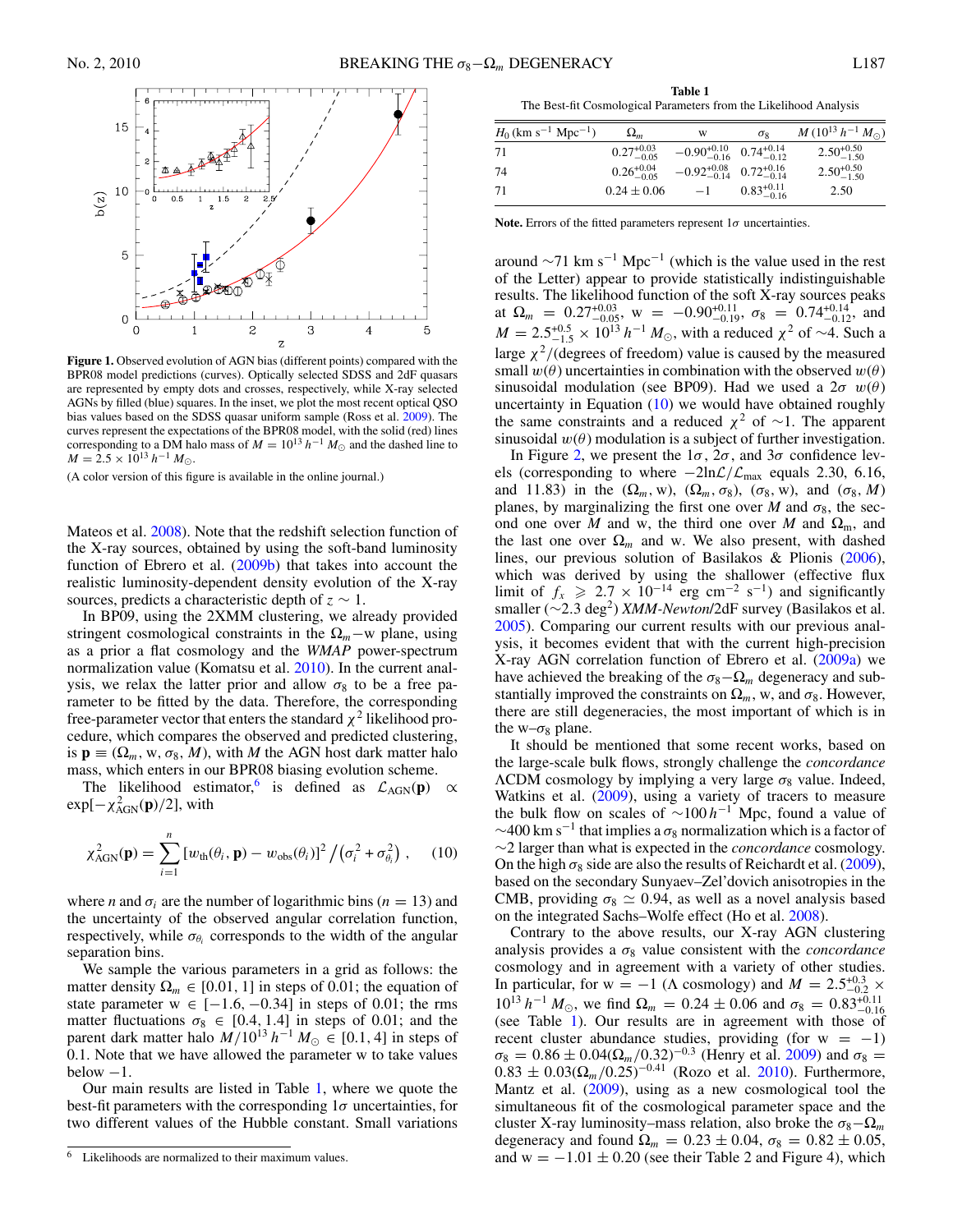<span id="page-3-0"></span>

**Figure 2.** Likelihood contours (1*σ*, 2*σ*, and 3*σ*) in the following planes: ( $\Omega_m$ , w) (upper left panel), ( $\Omega_m$ ,  $\sigma_8$ ) (upper right panel), ( $\sigma_8$ , w) (bottom left panel), and (*σ*8*, M*) (bottom right panel). In the upper two panels we show for clarity our current solution with thick (red) contours, while the dashed contours correspond to our previous analysis, based on the shallower *XMM-Newton*/2dF survey (Basilakos & Plionis 2006).

(A color version of this figure is available in the online journal.)

are in excellent agreement with our  $w = -1$  results (see the last row in Table [1\)](#page-2-0). Note that their combined analysis (utilizing also the CMB, baryonic acoustic oscillations, and gas mass fraction) provides Ω*<sup>m</sup>* = 0*.*27 ± 0*.*02, w = −0*.*96 ± 0*.*06, and *σ*<sup>8</sup> =  $0.79 \pm 0.03$ . Moreover, Fu et al. (2008) based on a weak-lensing analysis found the degenerate combination  $\sigma_8 = 0.837 \pm$  $0.084(\Omega_m/0.25)^{0.-53}$ . From the peculiar velocities statistical analysis, Pike & Hudson  $(2005)$  and Cabré & Gaztañaga (2009) obtained  $\sigma_8 = 0.88 \pm 0.05(\Omega_m/0.25)^{-0.53}$  and  $\sigma_8 =$  $0.85 \pm 0.06$  (for  $\Omega_m = 0.245$ ), respectively. The consistency of all the (seven) previously mentioned works (including the current study) can be also appreciated from their average  $\sigma_8$ value which is (for  $w = -1$  and ignoring the different  $\Omega_m$ values)  $\langle \sigma_8 \rangle = 0.844 \pm 0.009$ , where the quoted uncertainty is the 1*σ* scatter of the mean. Note that the combined *WMAP* 7-years+SNIa+BAO analysis of Komatsu et al. [\(2010\)](#page-4-0) provides a slightly lower value of  $\sigma_8 = 0.809 \pm 0.024$  (with  $\Omega_m =$  $0.272 \pm 0.015$  and w =  $-0.98 \pm 0.05$ ).

#### 4. CONCLUSIONS

We have used the recent angular clustering measurements of high-*z* X-ray selected AGNs, identified as soft (0.5–2 keV) *XMM-Newton* point sources (Ebrero et al. 2009a), in order to break the degeneracy between the rms mass fluctuations  $\sigma_8$ and  $\Omega_m$ . Applying a standard likelihood procedure, assuming a constant in comoving coordinates AGN clustering evolution, the bias evolution model of Basilakos et al. (2008) and a spatially flat geometry, we put relatively stringent constraints on the main cosmological parameters, given by  $\Omega_m = 0.27^{+0.03}_{-0.05}$ ,  $w = -0.90_{-0.16}^{+0.10}$ , and  $\sigma_8 = 0.74_{-0.12}^{+0.14}$ . We also find that the dark matter host halo mass, in which the X-ray selected AGNs are

assumed to reside, is  $M = 2.50^{+0.50}_{-1.50} \times 10^{13} h^{-1} M_{\odot}$ . Finally, if we marginalize over the previous host halo mass and  $w = -1$ (Λ cosmology), we find  $\Omega_m = 0.24 \pm 0.06$  and  $\sigma_8 = 0.83^{+0.11}_{-0.16}$ .

We thank Dr. J. Ebrero for providing us with an electronic version of their clustering results and their *XMM-Newton* survey area-curve and Dr. N. P. Ross for providing us the electronic version of the SDSS "QSO uniform sample" bias results. M.P. acknowledges financial support under Mexican government CONACyT grant 2005-49878.

#### REFERENCES

- Bardeen, J. M., Bond, J. R., Kaiser, N., & Szalay, A. S. 1986, [ApJ,](http://dx.doi.org/10.1086/164143) [304, 15](http://adsabs.harvard.edu/abs/1986ApJ...304...15B) Basilakos, S. 2003, [ApJ,](http://dx.doi.org/10.1086/375154) [590, 636](http://adsabs.harvard.edu/abs/2003ApJ...590..636B)
- Basilakos, S., & Plionis, M. 2001, [ApJ,](http://dx.doi.org/10.1086/319797) [550, 522](http://adsabs.harvard.edu/abs/2001ApJ...550..522B)
- 
- Basilakos, S., & Plionis, M. 2003, [ApJ,](http://dx.doi.org/10.1086/378309) [593, L61](http://adsabs.harvard.edu/abs/2003ApJ...593L..61B)
- Basilakos, S., & Plionis, M. 2005, [MNRAS,](http://dx.doi.org/10.1111/j.1745-3933.2005.00041.x) [360, L35](http://adsabs.harvard.edu/abs/2005MNRAS.360L..35B)
- Basilakos, S., & Plionis, M. 2006, [ApJ,](http://dx.doi.org/10.1086/508660) [650, L1](http://adsabs.harvard.edu/abs/2006ApJ...650L...1B)
- Basilakos, S., & Plionis, M. 2009, [MNRAS,](http://dx.doi.org/10.1111/j.1745-3933.2009.00762.x) [400, L57](http://adsabs.harvard.edu/abs/2009MNRAS.400L..57B) (BP09)
- Basilakos, S., Plionis, M., Georgakakis, A., & Georgantopoulos, I. 2005, [MNRAS,](http://dx.doi.org/10.1111/j.1365-2966.2004.08432.x) [356, 183](http://adsabs.harvard.edu/abs/2005MNRAS.356..183B)
- Basilakos, S., Plionis, M., & Ragone-Figueroa, C. 2008, [ApJ,](http://dx.doi.org/10.1086/586725) [678, 627](http://adsabs.harvard.edu/abs/2008ApJ...678..627B) (BPR08)
- Basilakos, S., Plionis, M., & Solá, J. 2009, *[Phys. Rev. D,](http://dx.doi.org/10.1103/PhysRevD.80.083511) [80, 083511](http://adsabs.harvard.edu/abs/2009PhRvD..80h3511B)*
- Boehmer, C. G., & Harko, T. 2007, [Eur. Phys. J.,](http://dx.doi.org/10.1140/epjc/s10052-007-0210-1) [C50, 423](http://adsabs.harvard.edu/abs/2007EPJC...50..423B)
- Cabré, A., & Gaztañaga, E. 2009, *MNRAS*, [393, 1183](http://adsabs.harvard.edu/abs/2009MNRAS.393.1183C)
- Croom, S. M., et al. 2005, [MNRAS,](http://dx.doi.org/10.1111/j.1365-2966.2004.08379.x) [356, 415](http://adsabs.harvard.edu/abs/2005MNRAS.356..415C)
- Davis, M., Efstathiou, G., Frenk, C. S., & White, S. D. M. 1985, [ApJ,](http://dx.doi.org/10.1086/163168) [292, 371](http://adsabs.harvard.edu/abs/1985ApJ...292..371D)
- de Zotti, G., Persic, M., Franceschini, A., Danese, L., Palumbo, G. G. C., Boldt, E. A., & Marshall, F. E. 1990, [ApJ,](http://dx.doi.org/10.1086/168440) [351, 22](http://adsabs.harvard.edu/abs/1990ApJ...351...22D)
- Ebrero, J., Mateos, S., Stewart, G. C., Carrera, F. J., & Watson, M. G. 2009a, [A&A,](http://dx.doi.org/10.1051/0004-6361/200911670) [500, 749](http://adsabs.harvard.edu/abs/2009A&A...500..749E)
- Ebrero, J., et al. 2009b, [A&A,](http://dx.doi.org/10.1051/0004-6361:200810919) [493, 55](http://adsabs.harvard.edu/abs/2009A&A...493...55E)
- Eke, V. S., Cole, S., & Frenk, C. S. 1996, MNRAS, [282, 263](http://adsabs.harvard.edu/abs/1996MNRAS.282..263E)
- Freedman, W. L., et al. 2001, [ApJ,](http://dx.doi.org/10.1086/320638) [553, 47](http://adsabs.harvard.edu/abs/2001ApJ...553...47F)
- Fu, L., et al. 2008, [A&A,](http://dx.doi.org/10.1051/0004-6361:20078522) [479, 9](http://adsabs.harvard.edu/abs/2008A&A...479....9F)